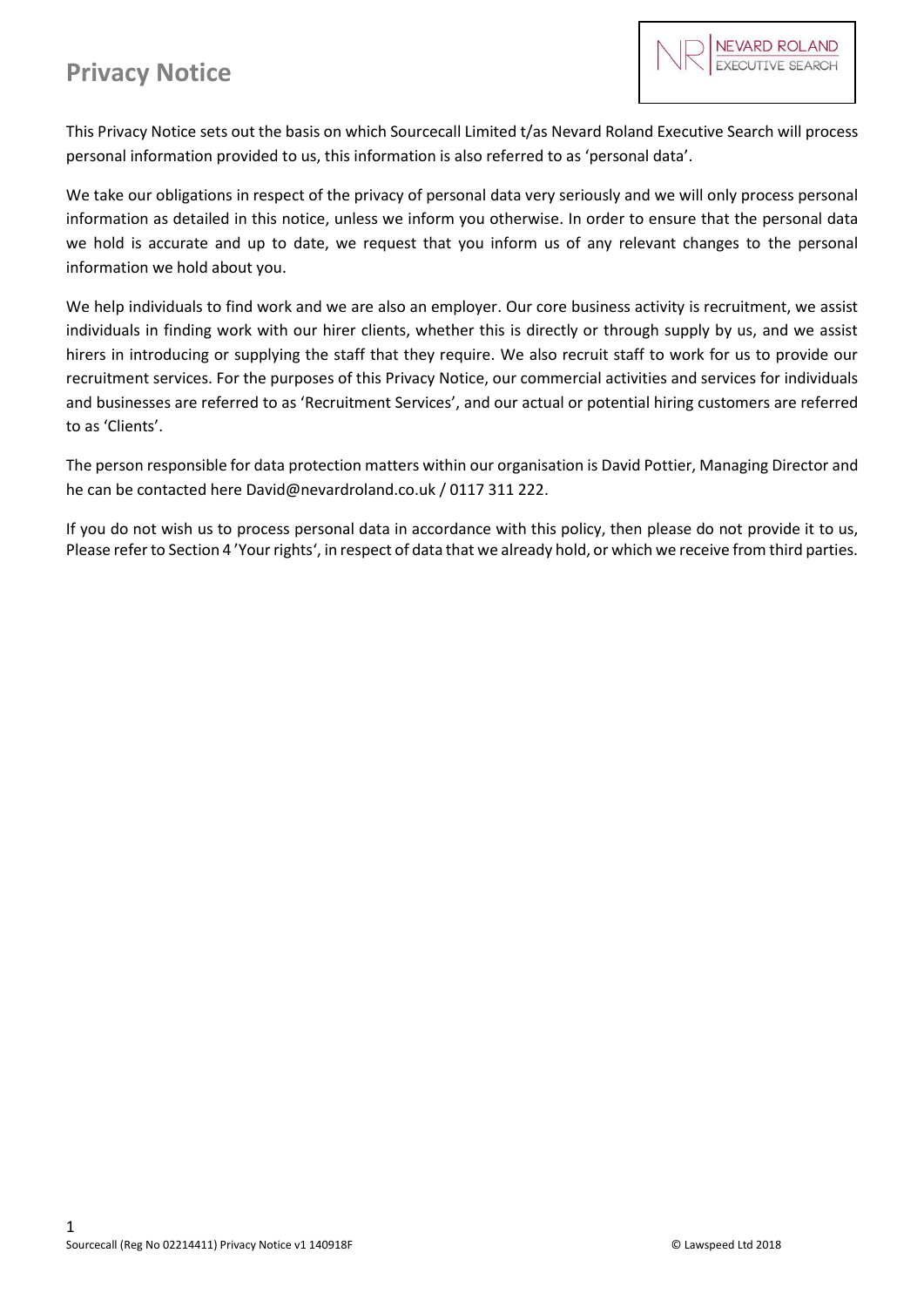

# **Section 1: This section applies to individuals wishing to use or using our Recruitment Services or looking for a role to work with us ('a Candidate'):**

**The personal data we collect or receive includes the following as applicable:**

- Name
- Address
- Email and other contact details
- Date of birth
- Job history (including information relating to placements through us)
- Educational history, qualifications & skills
- Visa and other right to work or identity information
- Passport
- Bank details
- National insurance and tax (payroll) information
- Next of kin and family details
- Contact details of referees
- Personal information relating to hobbies, interests and pastimes
- Information contained in references and pre-employment checks from third parties
- Other sensitive personal information such as health records (see 'Sensitive Personal Data' section below)
- Your marketing preferences

### **We may obtain your personal data from the following sources (please note that this list is not exhaustive):**

- You (e.g. a Curriculum Vitae, application or registration form)
- A client
- Other candidates
- Online jobsites
- Marketing databases
- The public domain
- Social Media
- At interview
- Conversations on the telephone or video conferencing (which may be recorded)
- Notes following a conversation or meeting
- Our websites and software applications

Where you are a Candidate and we have obtained your personal data from a third party such as an online job board, it is our policy to advise you of the source when we first communicate with you.

#### **How we will use your personal data:**

The processing of your personal information may include:

- Collecting and storing your personal data, whether in manual or electronic files
- Notifying you of potential roles or opportunities
- Assessing and reviewing your suitability for job roles
- Introducing and/or supplying you to actual or potential Clients
- Engaging you for a role with us or with our Clients including any related administration e.g. timesheets and payroll
- Collating market or sector specific information and providing the same to our Clients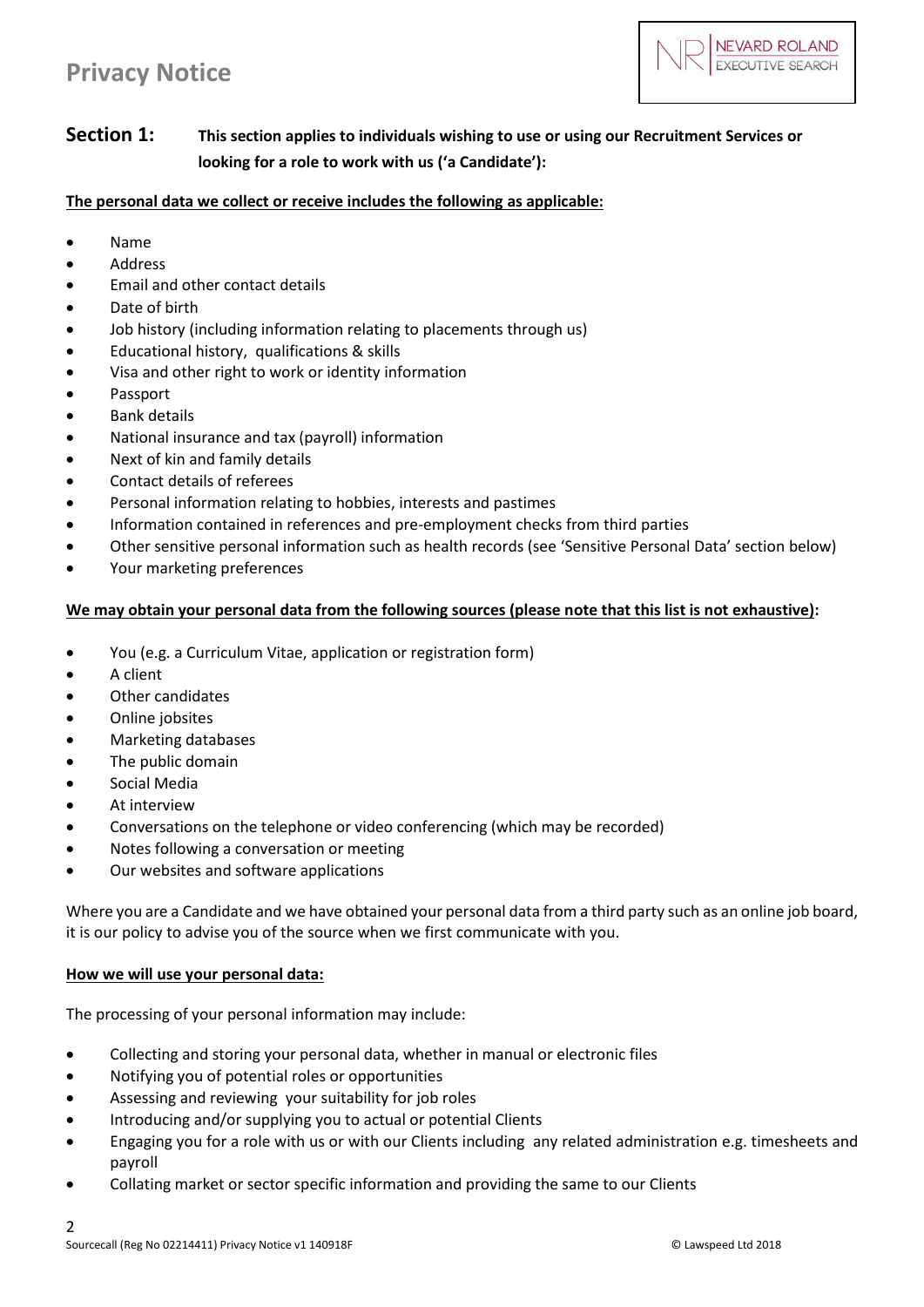

- Sending information to third parties with whom we have or intend to enter into arrangements which are related to our Recruitment Services
- Providing information to regulatory authorities or statutory bodies, and our legal or other professional advisers including insurers
- To market our Recruitment Services
- Retaining a record of our dealings
- Establishing quality, training and compliance with our obligations and best practice
- For the purposes of backing up information on our computer systems

### **Why we process your personal data:**

### **1. Entering into and performing a contract with you:**

In order to provide our Recruitment Services we may enter into a contract with you and/or a third party. In order to enter into a contract we will need certain information, for example your name and address. A contract will also contain obligations on both your part and our part and we shall process your data as is necessary for the purpose of those obligations. For example, in order to process payroll, a national insurance number and bank details will be required.

## **2. Compliance with legal obligations (regulatory and statutory obligations):**

We must comply with a number of statutory provisions when providing our Recruitment Services, which necessitate the processing of personal data. These include the *Conduct of Employment Agencies and Employment Businesses Regulations 2003*, which amongst other things requires us to:

- Verify your identity
- Assess your suitability for an external job role
- Maintain records for specific periods

Where we engage a person to work for us (whether directly or as supplied to a Client), there are other statutory obligations that must be complied with including payroll, tax, social security, HMRC reporting requirements, and any other law or regulation.

We are also required to comply with statutory and regulatory obligations relating to business generally, for example complying with tax, bribery, fraud/crime prevention and data protection legislation, and co-operating with regulatory authorities such as HMRC or the Information Commissioner's Office.

## **3. Our legitimate interests (carrying on the commercial activity of Recruitment Services):**

In providing our Recruitment Services, we will carry out some processing of personal data which is necessary for the purpose of our legitimate interests, which include:

- Retaining records of our dealings and transactions and where applicable, use such records for the purposes of:
	- establishing compliance with contractual obligations with Clients or suppliers
	- addressing any query or dispute that may arise including establishing, exercising or defending any legal claims
	- protecting our reputation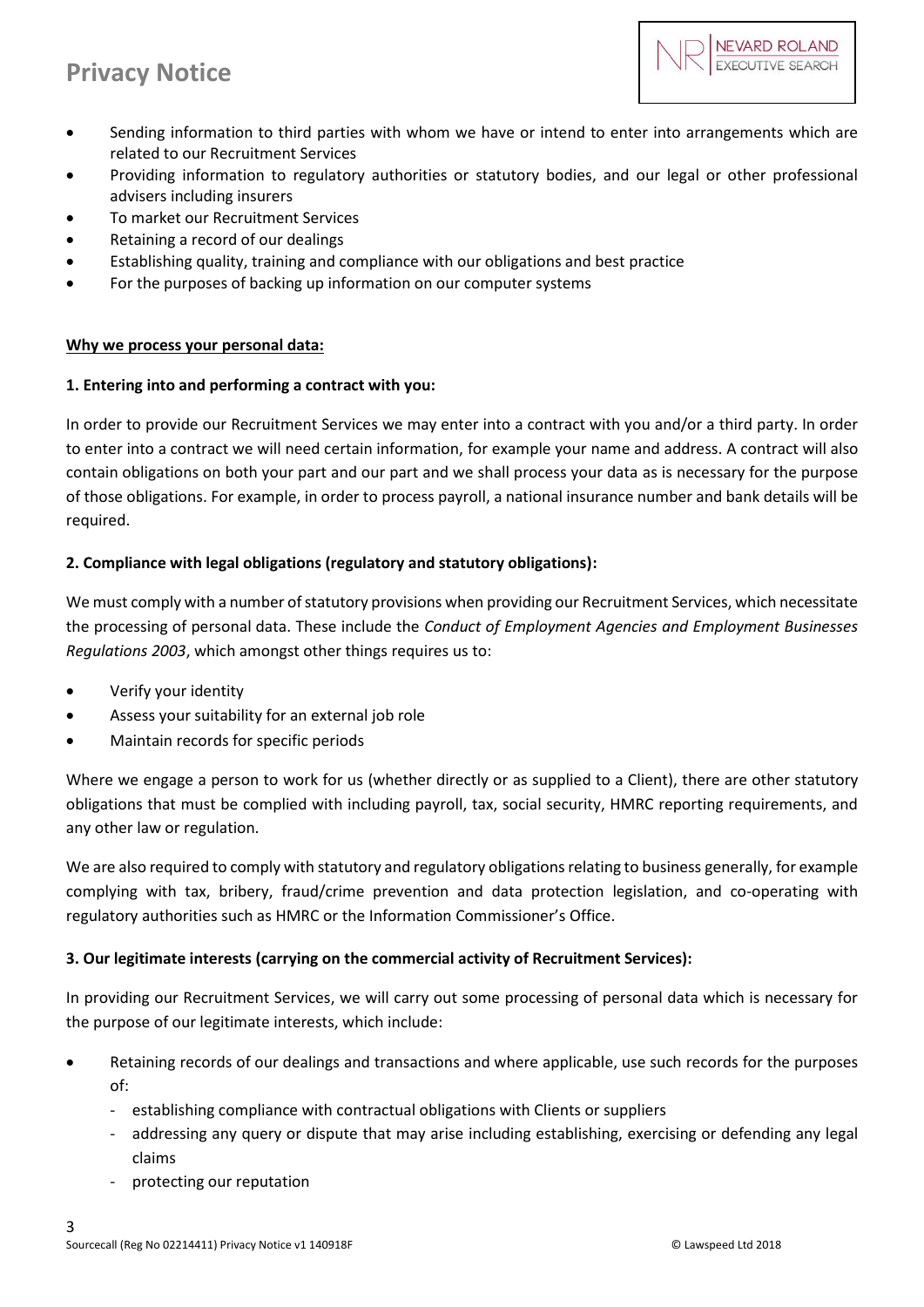

- maintaining a back up of our system, solely for the purpose of being able to restore the system to a particular point in the event of a system failure or security breach
- evaluating quality and compliance including compliance with this Privacy Notice
- determining staff training and system requirements
- Using your personal data to:
	- assess suitability and contact you regarding potential opportunities and/or our services
	- collate market information or trends including providing analysis to potential or actual Clients
	- source potential opportunities or roles as part of our Recruitment Services
	- personalise your experience and our offering, whether via our website or otherwise

This means that for our commercial viability and to pursue these legitimate interests, we may continue to process your personal data for as long as we consider necessary for these purposes.

## **4. Consent to our processing of your data:**

We may process your personal data on the basis that you have consented to us doing so for a specific purpose, for example, if you apply for a specific role you may have consented to our processing of the data that has been provided for the purpose of progressing your application and considering your suitability for that role. In other cases you may have provided your written or verbal consent to the use of your data for a specific reason.

You may withdraw your consent to our processing of your personal information for a particular purpose at any stage. However, please note that we may continue to retain, or otherwise use your personal information thereafter where we have a legitimate interest or a legal or contractual obligation to do so. Our processing in that respect will be limited to what is necessary in furtherance of those interests or obligations. Withdrawal of consent will not have any effect on the lawfulness of any processing based on consent before its withdrawal.

## *What if we obtain your personal data from a third party?*

Part of our business activity involves researching information relating to individuals for the purposes of filling job roles. This may include obtaining personal data from online sources, for example we may obtain information from social media sites such as LinkedIn and job boards, some information being publicly available but others being from sites or providers to which we subscribe. From time to time we may also receive personal information about you from hiring organisations, colleagues and former employers, or from persons for whom you have provided services or been otherwise engaged.

Where information from third party sources is of no use to us, or where you have notified us that you do not want us to provide you with services, we shall discard it, however we may maintain a limited record in order to avoid the duplication of process. Where we consider that information may be of use to us in pursuance of the provision of our Recruitment Services, any processing will be in accordance with this Privacy Notice. You do have the right to object to processing, please see Section 4 'Your rights'.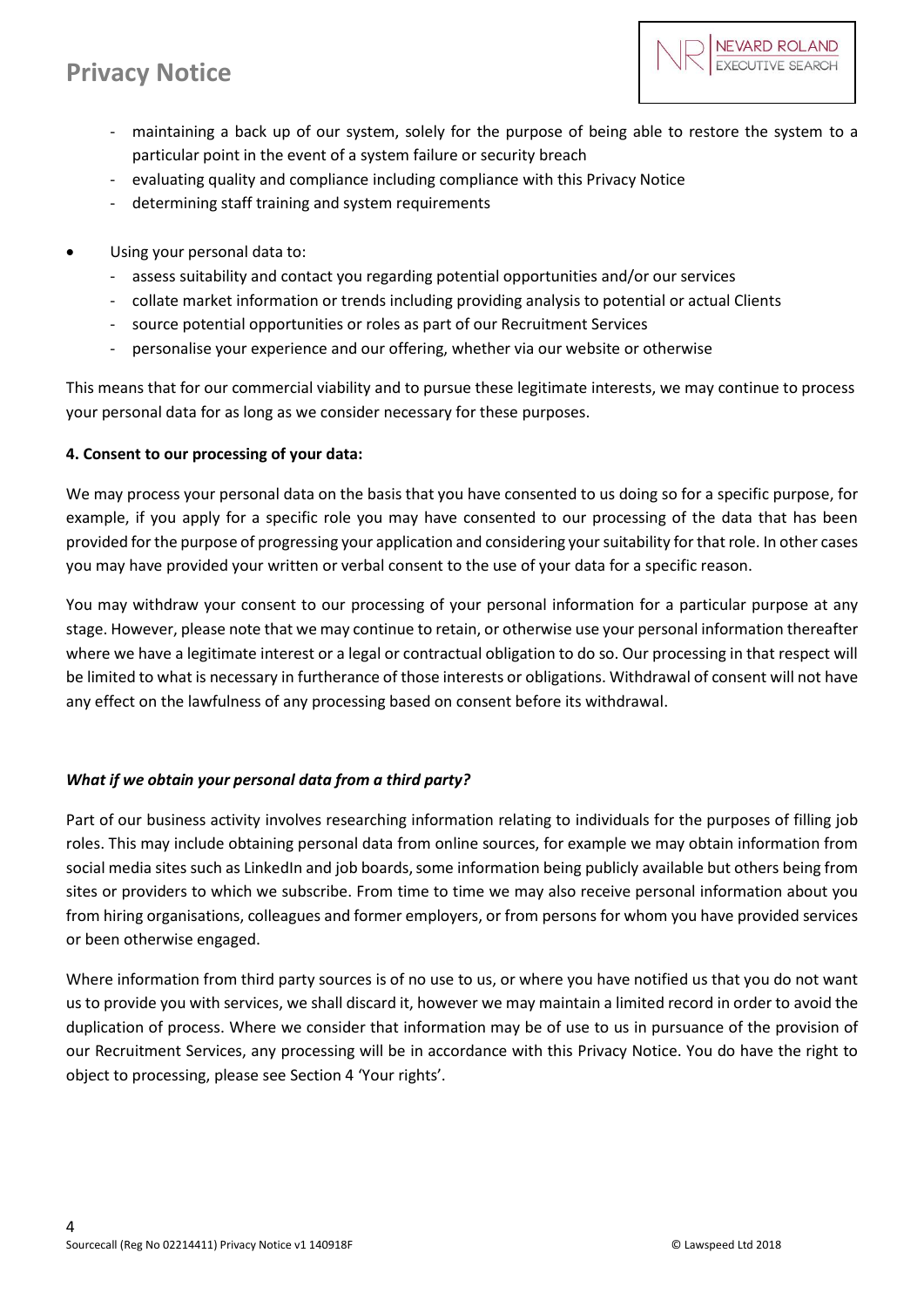## *Sensitive Personal Data (SPD)*

Sensitive personal data is information which is intensely personal to you and is usually irrelevant to our consideration of your suitability for a job role. Examples of SPD include information which reveals your political, religious or philosophical beliefs, sexual orientation, race or ethnic origin, or information relating to your health.

Regardless of the basis for your dealings with us, we request that you do not provide us with any sensitive personal data unless absolutely necessary. However, to the extent that you do provide us with any sensitive personal data, such as data which you choose to share with us in conversation, we shall only use that data for the purposes of our relationship with you or for the provision of our Recruitment Services. This will be for one or more of the following reasons:

- You have explicitly consented to the processing
- For the purpose of our assessment of your suitability for job roles or working capacity
- Where processing is necessary for the purpose of obligations or rights under employment, social security or social protection law
- To maintain records of our dealings to address any later dispute, including but not limited to the establishment, exercise or defence of any legal claims

## **Who we share personal data with:**

We shall not share your personal information unless we are entitled to do so. The categories of persons with whom we may share your personal information include:

- Individuals, hirers and other third parties necessary for the provision of our Recruitment Services
- Any regulatory authority or statutory body pursuant to a request for information or any legal obligation which applies to us
- Parties who process data on our behalf which may include
	- o IT support
	- o storage service providers including cloud

## **Automated decisions**

We may use software to review the personal data of individuals recorded on our database, or who have applied for specific roles. The software may determine suitability for a specific role via targeted questions relating to the role, and/or may identify and select individual personal information according to the stored characteristics. For example, the software may enable us to quickly identify individuals from our database who have specific skills, e.g. an engineer and exclude individuals whose characteristics do not match particular requirements of a job role.

Where we use software to assist us with our assessment of your suitability for a particular job role and you consider that any such assessment has been made wrongly or incorrectly, you may ask for an explanation.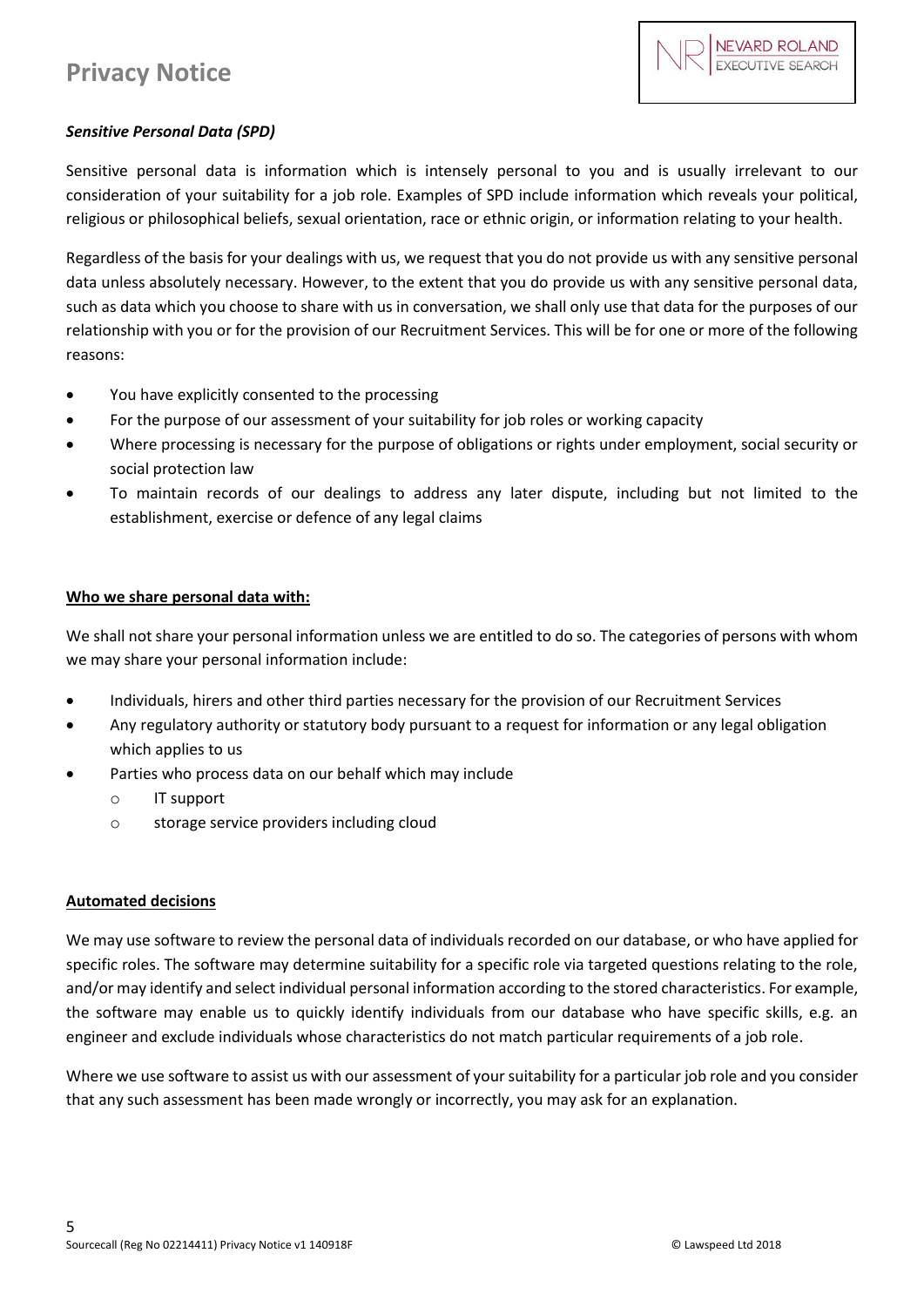

# **Section 2: This section applies where you are an individual working for a third party with whom we have dealings. For example, a client or a payroll company.**

### **We may collect your personal data in the course of our dealings and this may include the following:**

- Your contact information, which may include your full name, job role, contact telephone number and email
- Your statements and opinions about candidates and/or other personnel e.g. a reference
- Information relating to our relationship with you or the party for whom you work including records of any meetings or discussions
- Your marketing preferences

### **We may obtain your personal data from the following sources (please note that this list is not exhaustive):**

- You, including where you have provided us with your contact details or other information for the purposes of using our Recruitment Services
- Staff or other representatives of the organisation you represent
- Candidates
- Marketing databases
- Social media
- The public domain
- Conversations, with you or others, on the telephone or video conferencing (which may be recorded) or in meetings
- Notes following a conversation, with you or others, or meetings you attend

#### **How we will use your personal data:**

We will process your personal data in the context of our dealings with the third party for whom you work and as part of our Recruitment Services. Processing may include:

- Collecting and storing your personal data, whether in manual or electronic files
- Using the data to communicate with you
- Sending information to third parties with whom we have or intend to enter into arrangements which are related to our Recruitment Services
- Actions necessary to further any obligation on us pursuant to a contract between ourselves and the third party you work for
- Collating market or sector specific information and providing the same to our clients
- Providing information to regulatory authorities or statutory bodies and our legal or other professional advisers including insurers
- Retaining records of our dealings with you and the organisation whom you represent
- Establishing quality, training and compliance with our obligations and best practice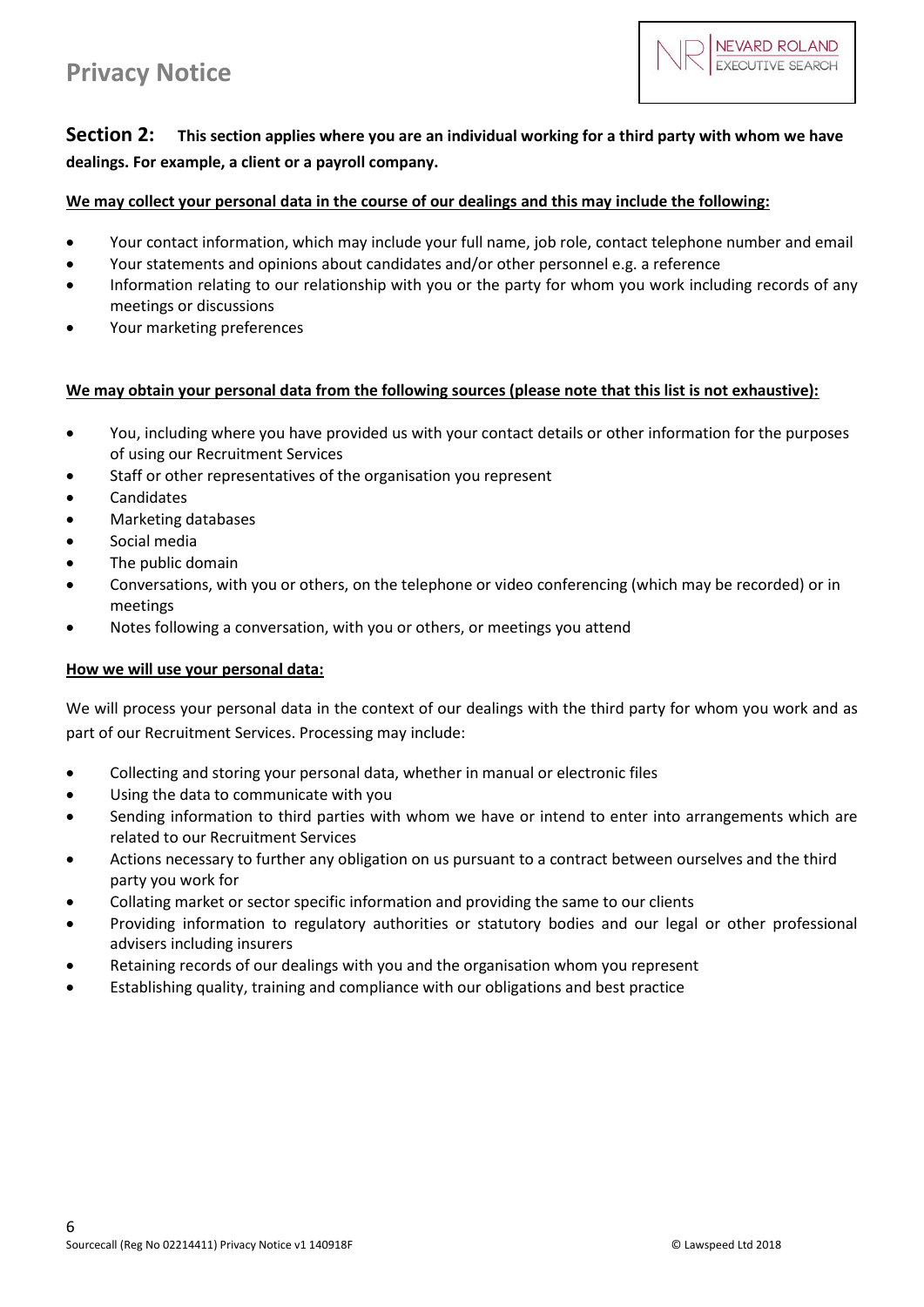## **Why we process your personal data:**

### **1. Compliance with legal obligations (regulatory and statutory obligations)**

We must comply with a number of statutory provisions when providing our Recruitment Services, which necessitate the processing of personal data. These include the *Conduct of Employment Agencies and Employment Businesses Regulations 2003*, which amongst other things requires us to assess suitability of candidates and obtain information from Clients.

We are also required to comply with statutory and regulatory obligations relating to business generally, for example tax, bribery and fraud/crime prevention legislation, and co-operating with regulatory authorities such as HMRC.

### **2. Our legitimate interests (carrying on the commercial activity of Recruitment Services):**

In providing our Recruitment Services, we will carry out some processing of personal data which is necessary for the purpose of our legitimate interests, which include:

- Using your personal data:
	- o to contact you regarding our Recruitment Services
	- $\circ$  to assess suitability of Candidates and roles, for example, referencing or other feedback
	- o to collate market information or trends including providing analysis to potential or actual Clients
	- o as otherwise necessary to provide our Recruitment Services and/or to meet our obligations towards either the party whom you represent, or other Clients or suppliers
	- o to personalise your experience and our offering, whether via our website or otherwise
- Retaining records of our dealings and transactions and where applicable, use such records for the purposes of:
	- o establishing compliance with contractual obligations with Clients or suppliers
	- o addressing any query or dispute that may arise including establishing, exercising or defending any legal claims
	- o protecting our reputation
	- o maintaining a back up of our system, solely for the purpose of being able to restore the system to a particular point in the event of a system failure or security breach
	- o evaluating quality and compliance including compliance with this Privacy Notice
	- o determining staff training and system requirements

For our commercial viability and to pursue these legitimate interests, we may continue to process your personal information for as long as we consider reasonably appropriate for these purposes.

#### **3. Consent**

We may process your personal data on the basis that you have consented to us doing so for a specific purpose, for example, if you have provided your contact details in order that we may use these to provide you with details of our services you may have consented to our processing of the data for that purpose. In other cases you may have provided your written or verbal consent to the use of your data for a specific reason, for example references.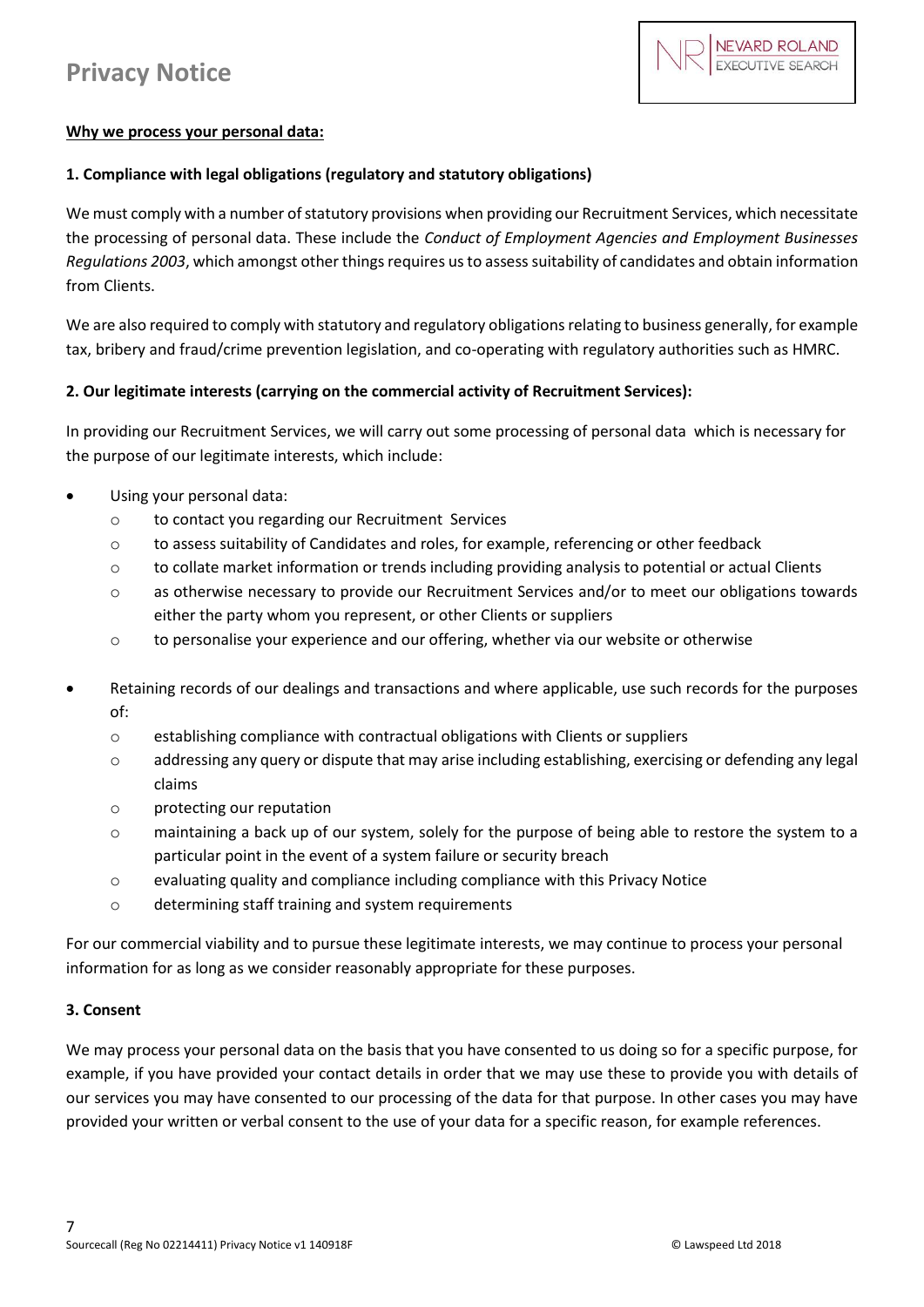You may withdraw your consent to our processing of your personal data for a particular purpose at any stage. However, please note that we may continue to retain, or otherwise use your personal information thereafter where we have a legitimate interest or a legal or contractual obligation to do so. Our processing in that respect will be limited to what is necessary in furtherance of those interests or obligations. Withdrawal of consent will not have any effect on the lawfulness of any processing based on consent before its withdrawal.

### *What if we obtain your personal data from a third party?*

Part of our business activity involves researching information for the purposes of finding and filling job roles. This may include obtaining personal data from sources including job boards, advertisements, LinkedIn or other social media, some information being publicly available but others being from sites or providers to which we subscribe. From time to time we may also receive personal data about you from hiring organisations, colleagues and former employers, or from persons for whom you have provided services or been otherwise engaged.

Where information from third party sources is of no use to us we shall discard it, however we may maintain a limited record in order to avoid the duplication of process. Where we consider that information may be of use to us in pursuance of the provision of our Recruitment Services, any processing will be in accordance with this Privacy Notice. You do have the right to object to processing, please see Section 4 'Your rights'.

### *Sensitive Personal Data (SPD)*

Sensitive personal data is information which is intensely personal to you and is usually irrelevant to our dealings with you in respect of our Recruitment Services. Examples of SPD include information which reveals your political, religious or philosophical beliefs, sexual orientation, race or ethnic origin, or information relating to your health.

Regardless of the basis for your dealings with us, we request that you do not provide us with any sensitive personal data unless absolutely necessary. However, to the extent that you do provide us with any sensitive personal data, such as data which you choose to share with us in conversation, we shall only use that personal data for the purposes of our relationship with you or for the provision of our Recruitment Services. This will be for one or more of the following reasons:

- You have explicitly consented to the processing
- Where processing is necessary for the purpose of obligations or rights under employment, social security or social protection law
- To maintain records of our dealings to address any later dispute, including but not limited to the establishment, exercise or defence of any legal claims

#### **Who we share personal data with:**

We shall not share your personal data unless we are entitled to do so. The categories of persons with whom we may share your personal information include:

Candidates and other third parties necessary for the provision of our Recruitment Services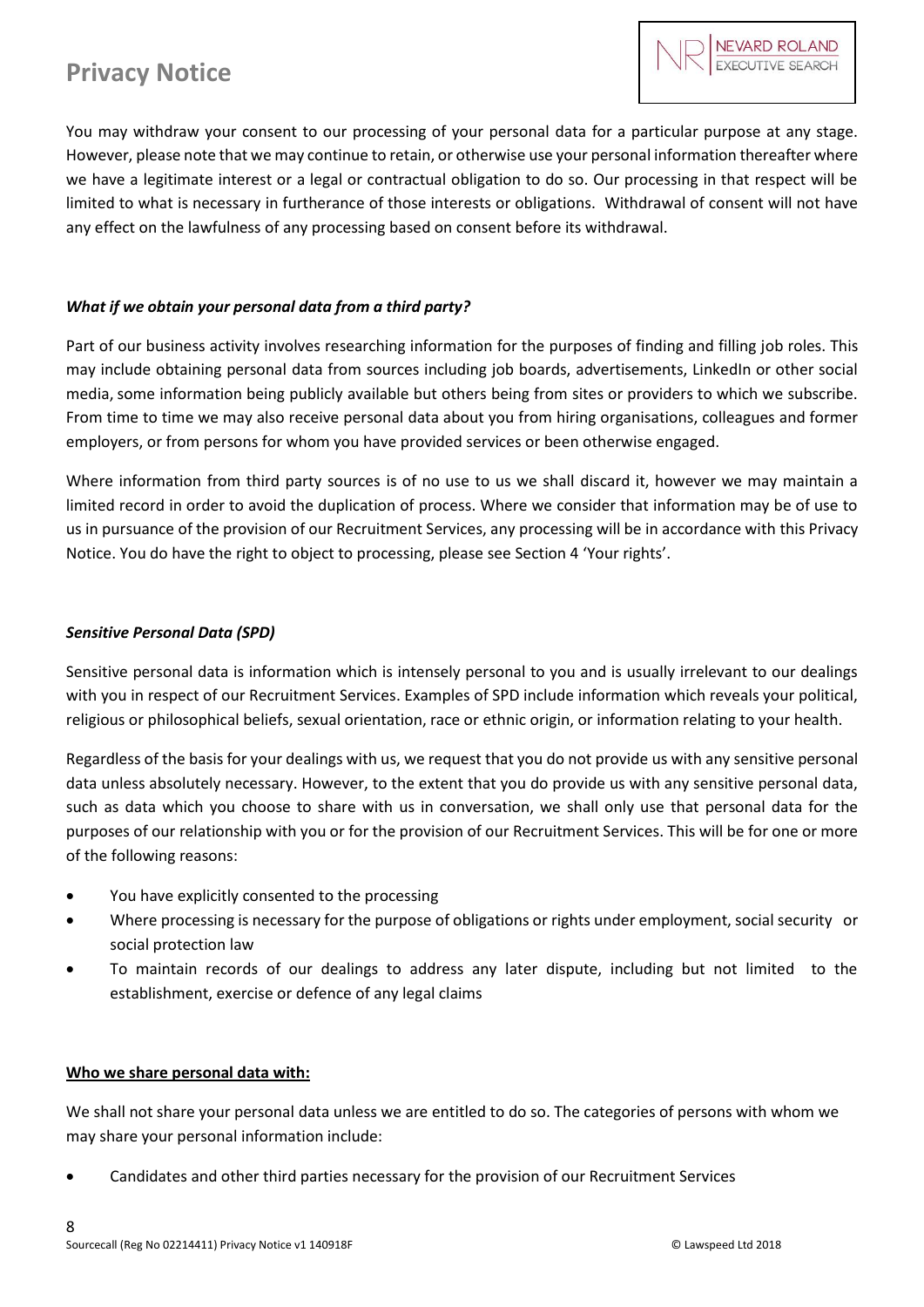

- Any regulatory authority or statutory body pursuant to a request for information or any legal obligation which applies to us
- Parties who process data on our behalf which may include
	- o IT support
	- o storage service providers including cloud providers

### **Section 3: This section applies to all personal data**

#### **Transfer of data to other jurisdictions**

In the course of the provision of our Recruitment Services we may transfer data to countries or international organisations outside of the EEA. This may, for example, be to Clients or Candidates, or third parties who provide support services to us. Where information is to be so transferred, it may be to a country in respect of which there is an adequacy decision from the EU Commission. However, if this is not the case, it is our policy to take steps to identify risks and in so far as is reasonably practicable, ensure that appropriate safeguards are in place. Details relating to specific countries or organisations are available on request from the Managing Director.

#### **If you do not wish to provide us with necessary data**

There may be circumstances where we require you to provide data which is necessary in order for us to meet statutory or contractual obligations, or perform our Recruitment Services. If you do not wish to provide us with information we request then please notify us. However, please be aware that as a result we may be unable to provide you or the party who you represent with a Recruitment Service, and in some cases may result in a breach of the contract we have with you or a third party you represent.

#### **Sale or transfer**

In the event of a sale, merger, liquidation, receivership or the transfer of all or part of our assets to a third party, we may need to transfer your information to a third party. Any transfer will be subject to the agreement of the third party to this Privacy Notice and any processing being only in accordance with this Privacy Notice.

#### **Data Security and Confidentiality**

It is our policy to ensure, in so far as is reasonably practicable, that our systems and records are secure and not accessible to unauthorised third parties in line with contemporary practice.

#### **Cookies**

A cookie is a small file of letters and numbers that is downloaded on to your computer when you visit a website, which enables the website to tailor its offerings to your preferences when you visit it.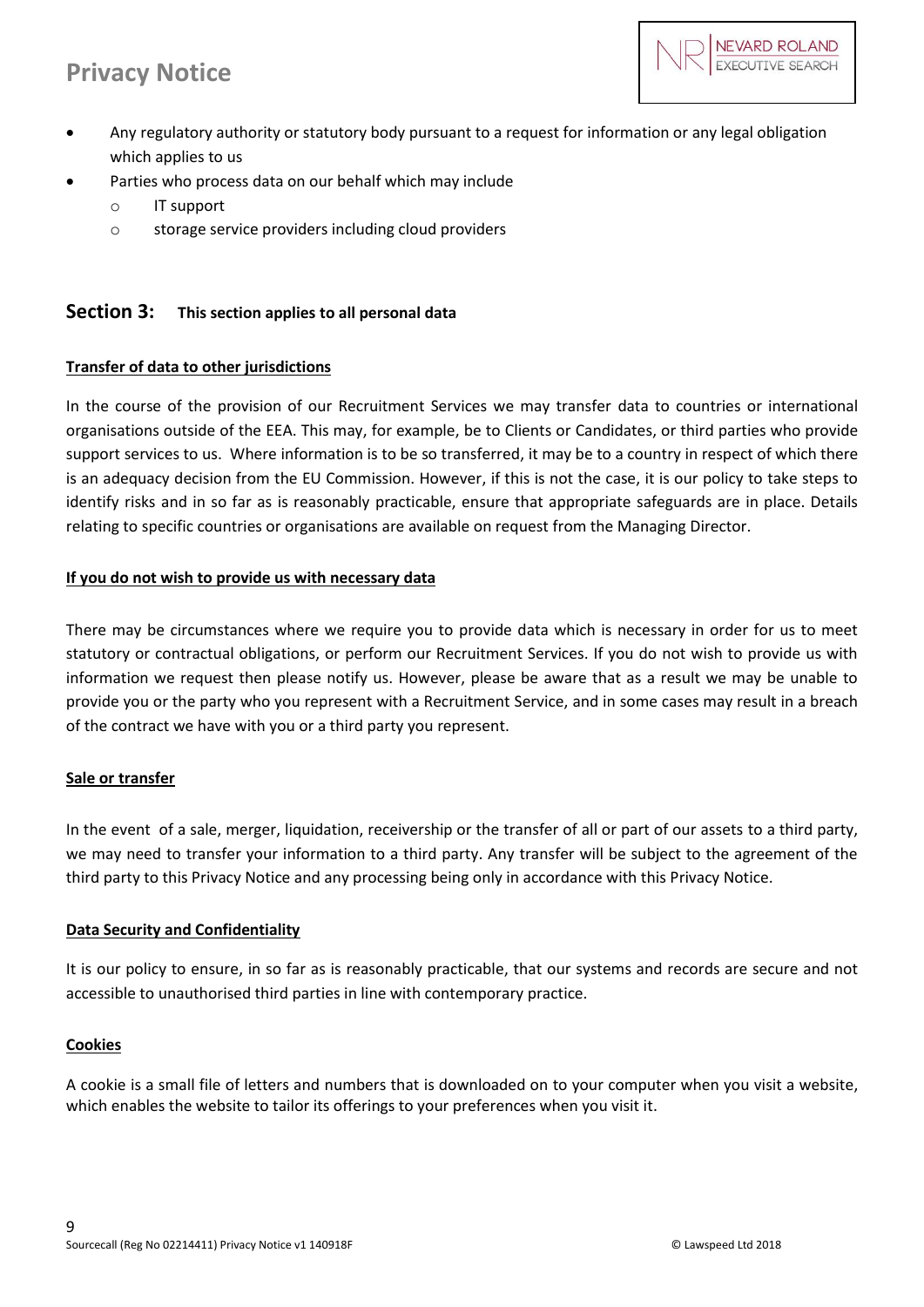

### **Retaining your data**

In most circumstances your data will not be retained for more than 6 years from the last point at which we provided any services or otherwise engaged with you and it is our policy to only store your personal data for as long as is reasonably necessary for us to comply with our legal obligations and for our legitimate business interests. However, we may retain data for longer than a 6 year period where we have a legal or contractual obligation to do so, or we form the view that there is otherwise a continued basis to do so, for example where your personal information identifies specialist skill sets which may remain in demand, or we are subject to a legal obligation which applies for a longer period.

If however you believe that we should delete your personal data at an earlier date, please inform us in writing of your reasons. Please see Section 4 'Your Rights' below.

#### **Changes to this Privacy Notice**

This Privacy Notice is regularly reviewed and may be updated from time to time to reflect changes in our business, or legal or commercial practice. Where an update is relevant to our processing of your data, we shall notify you of the same.

### **Section 4: Your rights**

We take the protection of your personal data very seriously and it is important that you know your rights within that context, which include rights to:

- Request a copy of the personal data that we hold
- Object to our processing of your data where that processing is based upon legitimate interest and there are no compelling grounds for the continued processing of that data
- Request that we restrict processing of your data in certain circumstances
- Request that data is erased where the continued use of that data cannot be justified
- Object to any decision, which significantly affects you, being taken solely by a computer or via another automated process
- Withdraw your consent to our processing of your personal data for a particular purpose at any stage. However, please note that we may continue to retain, or otherwise use your personal information thereafter where we have a legitimate interest or a legal or contractual obligation to do so. Our processing in that respect will be limited to what is necessary in furtherance of those interests or obligations
- Request that inaccurate or incomplete data is rectified
- Request that data provided directly by you and processed by automated means is transferred to you or another controller; this right only being applicable where our processing of your data is based either on your consent or in performance of a contract
- Make a complaint to the Information Commissioner's Office
- Request that direct marketing by us to you is stopped

Please note that should you exercise your right to request that we erase data or cease any processing activity, we may retain a record of this request and the action taken in order to both evidence our compliance, and to take steps to minimise the prospect of any data being processed in the future should it be received again from a third party source.